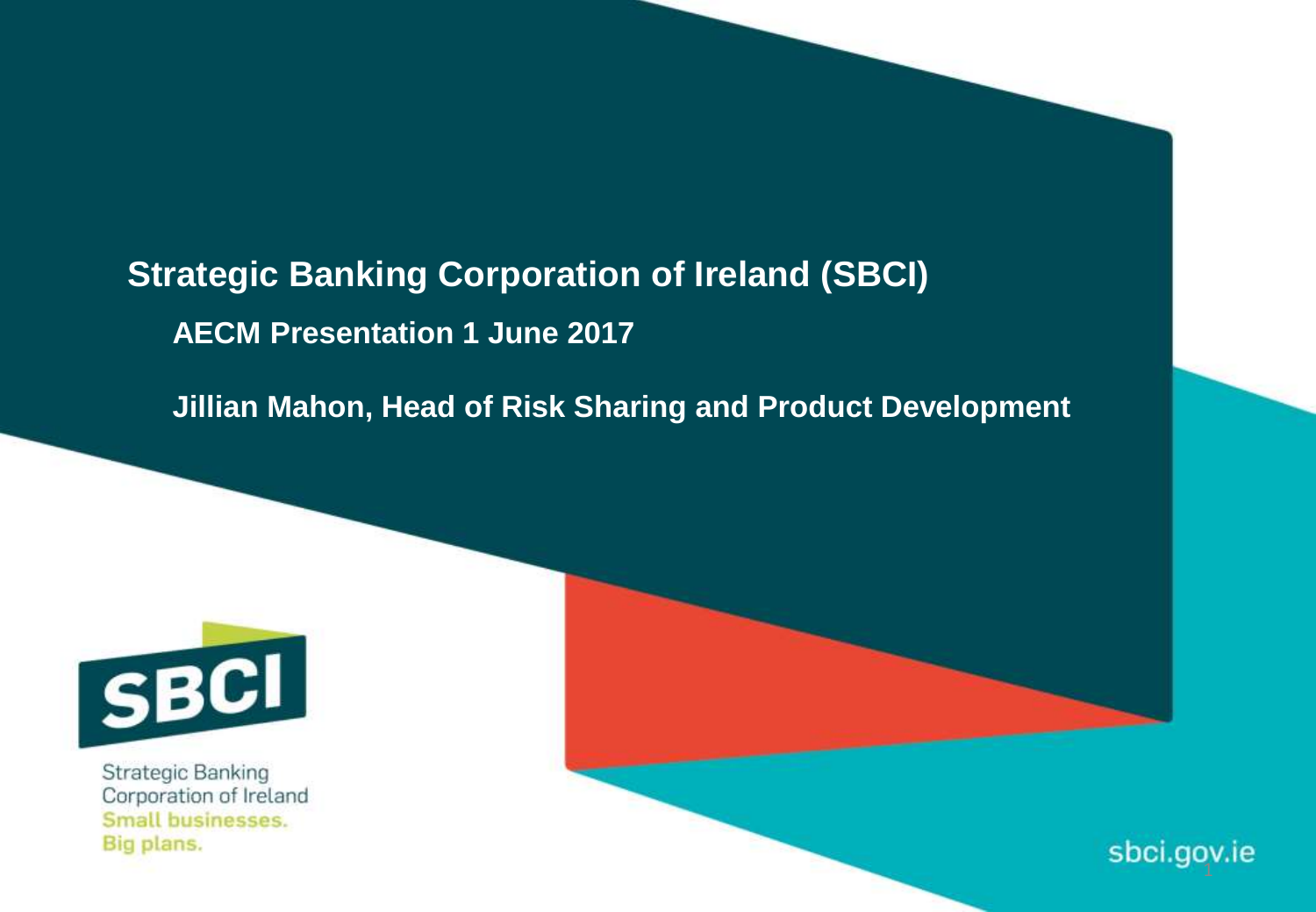# **Irish Financing Market Challenges 2014 …..**





Small businesses. Big plans. Strategic Banking Corporation of Ireland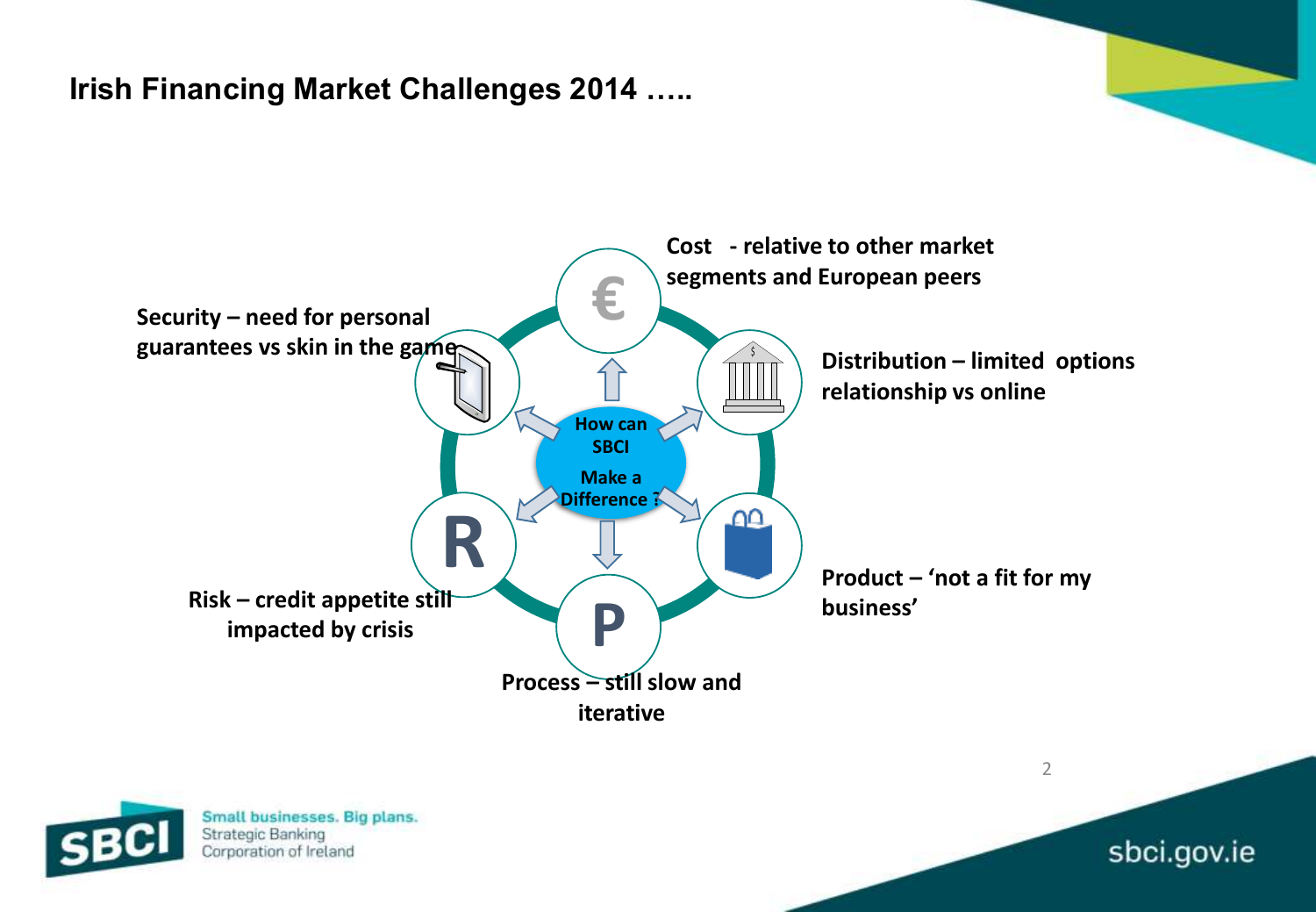# **The SBCI – A National Promotional Institution**

### **Structure**

- The Strategic Banking Corporation of Ireland ("SBCI") is a limited company
- Owned by the Minister of Finance
- Governed by an independent Board of Directors
- Managed by its own dedicated team, seconded from the National Treasury Management Agency (NTMA)
- Set up to source low cost long term finance from multilateral finance providers and State resources

### **Strategic Objectives**

### **Financial**

- Targeted measures to address specific market failures
- Flexible platform to access support from Europe

### **Competition**

- Greater diversity of Finance offerings
- Create a new arena for competition in the use of SBCI Funds



Small businesses. Big plans. Strategic Banking Corporation of Ireland



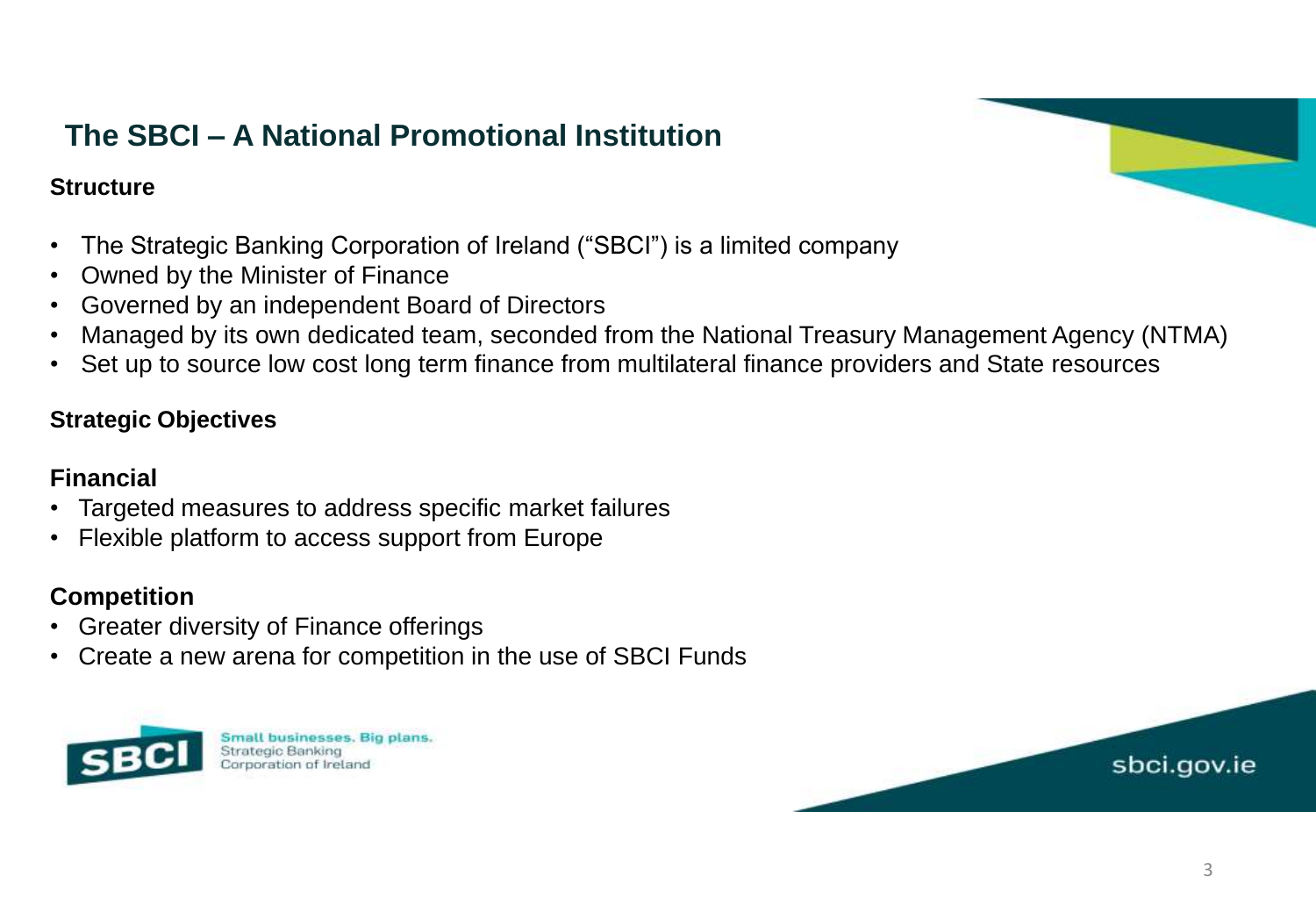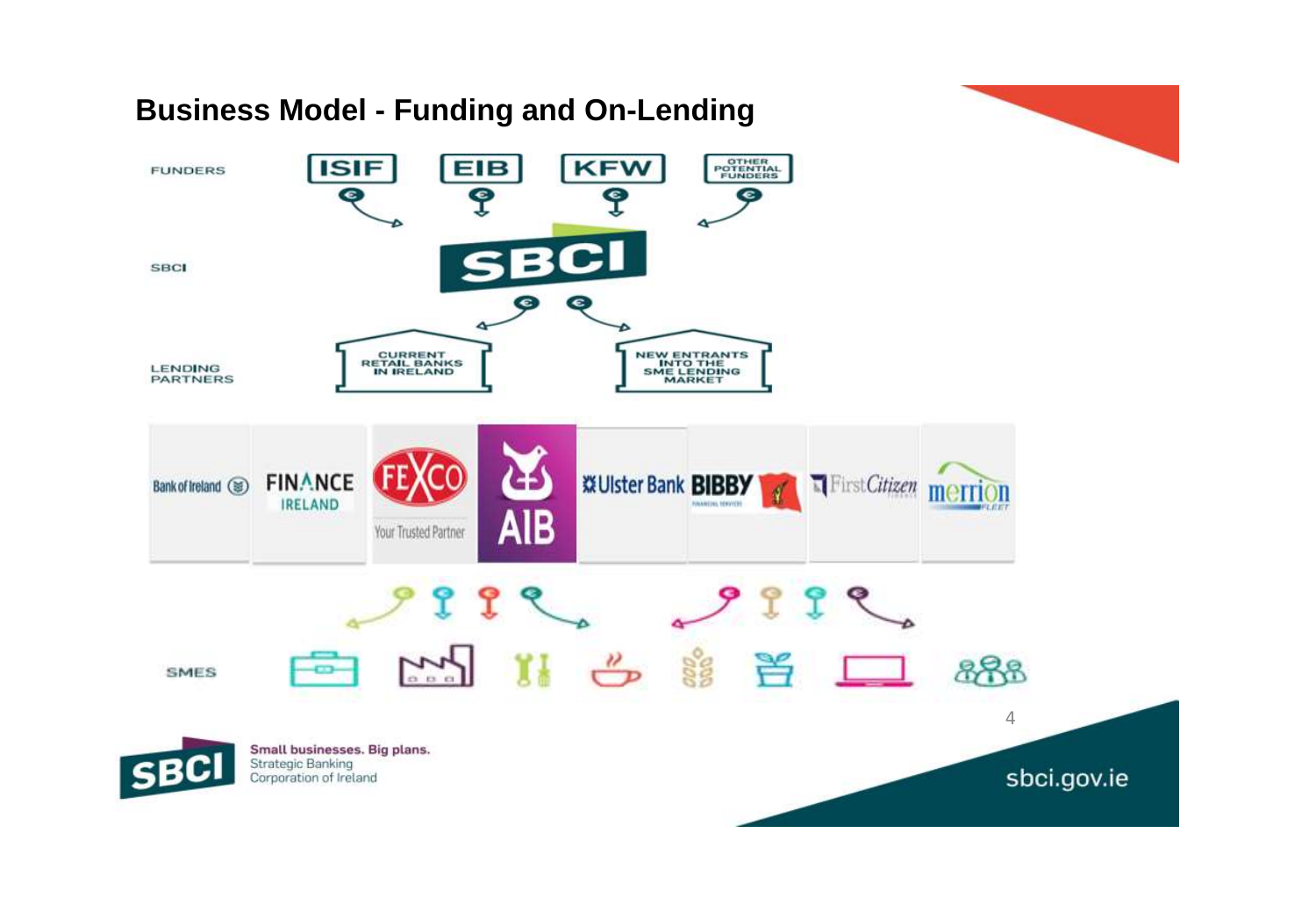# **SBCI On Lending to end 2016**





Small businesses. Big plans. Strategic Banking Corporation of Ireland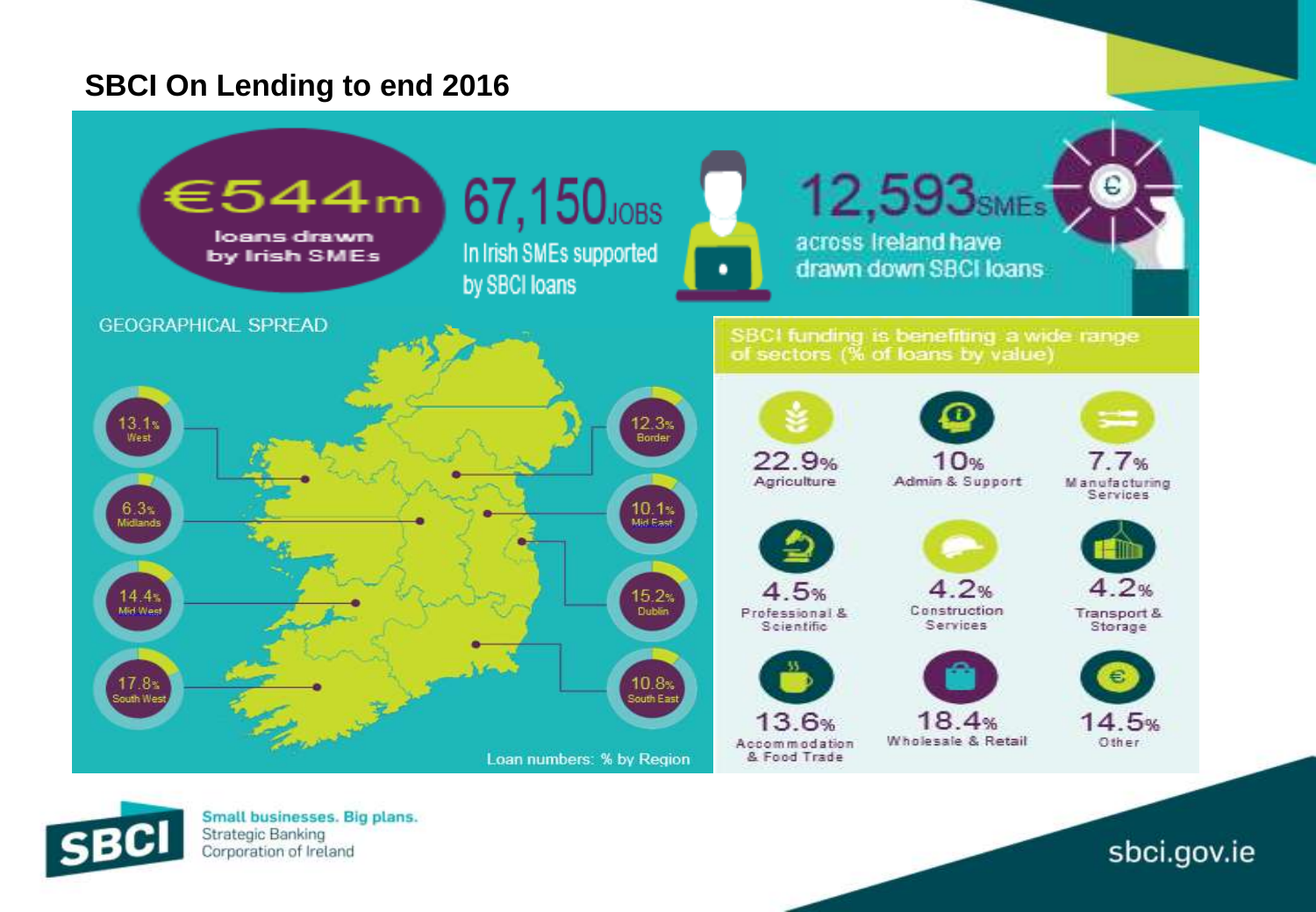## **SBCI Impact: Interest Rate Comparison**





Small businesses. Big plans. **Strategic Banking** Corporation of Ireland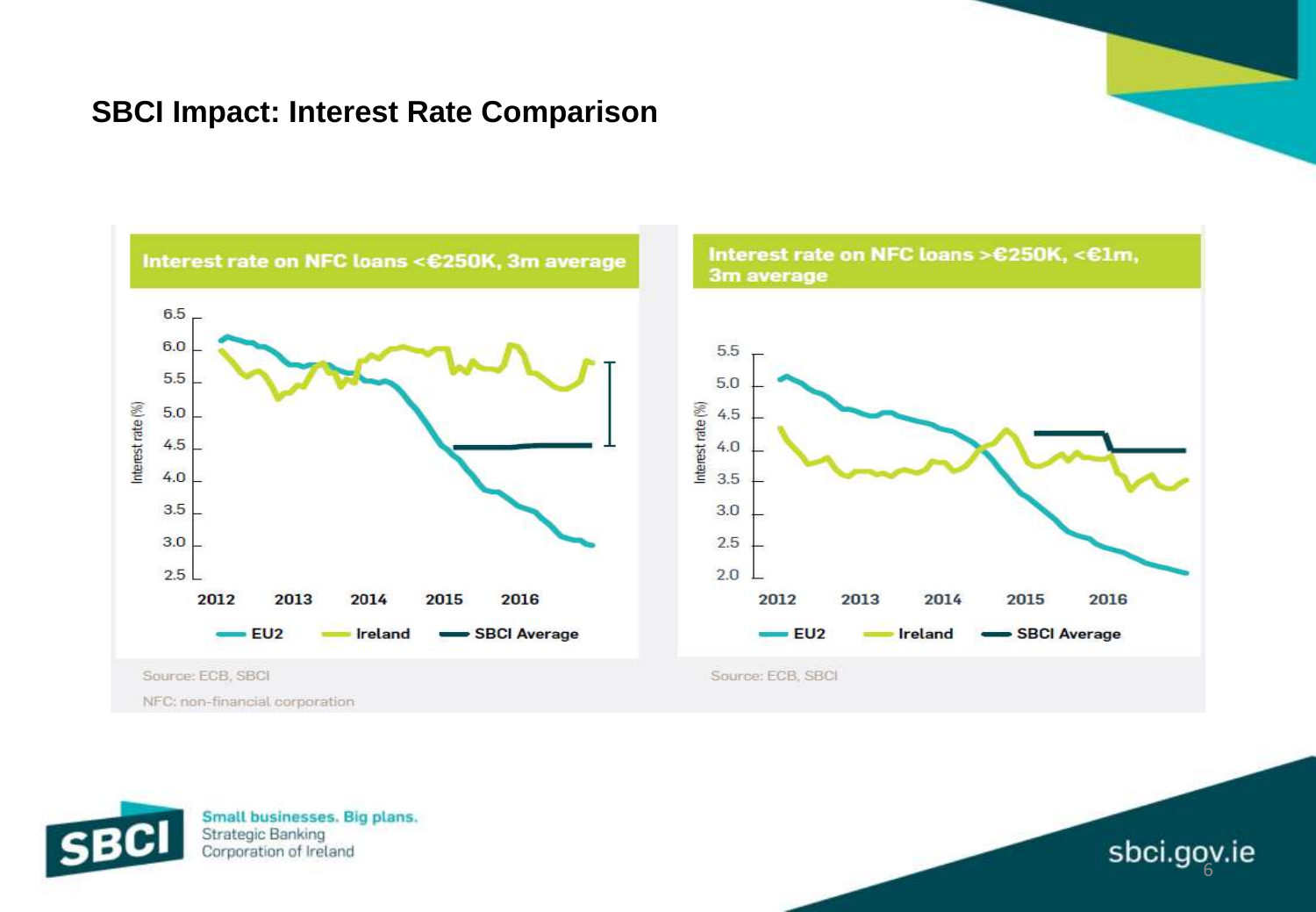# **SBCI Strategy 2017- 2018**

# Lines of Business – Current and potential products

- On-Lending Banks • On-Lending Non Banks • Leasing • Invoice Discounting Lending
	- *New Lending Products*

# Risk Sharing

- Agriculture Cash Flow Support Loans
- Export related Working Capital Guarantee
- *Potential Brexit Product Solutions*
- *Innovative Company Lending*
- *Larger SME & Mid Cap Lending Support*

Service Provider • Credit Guarantee Scheme

Strategic Banking Corporation of Ireland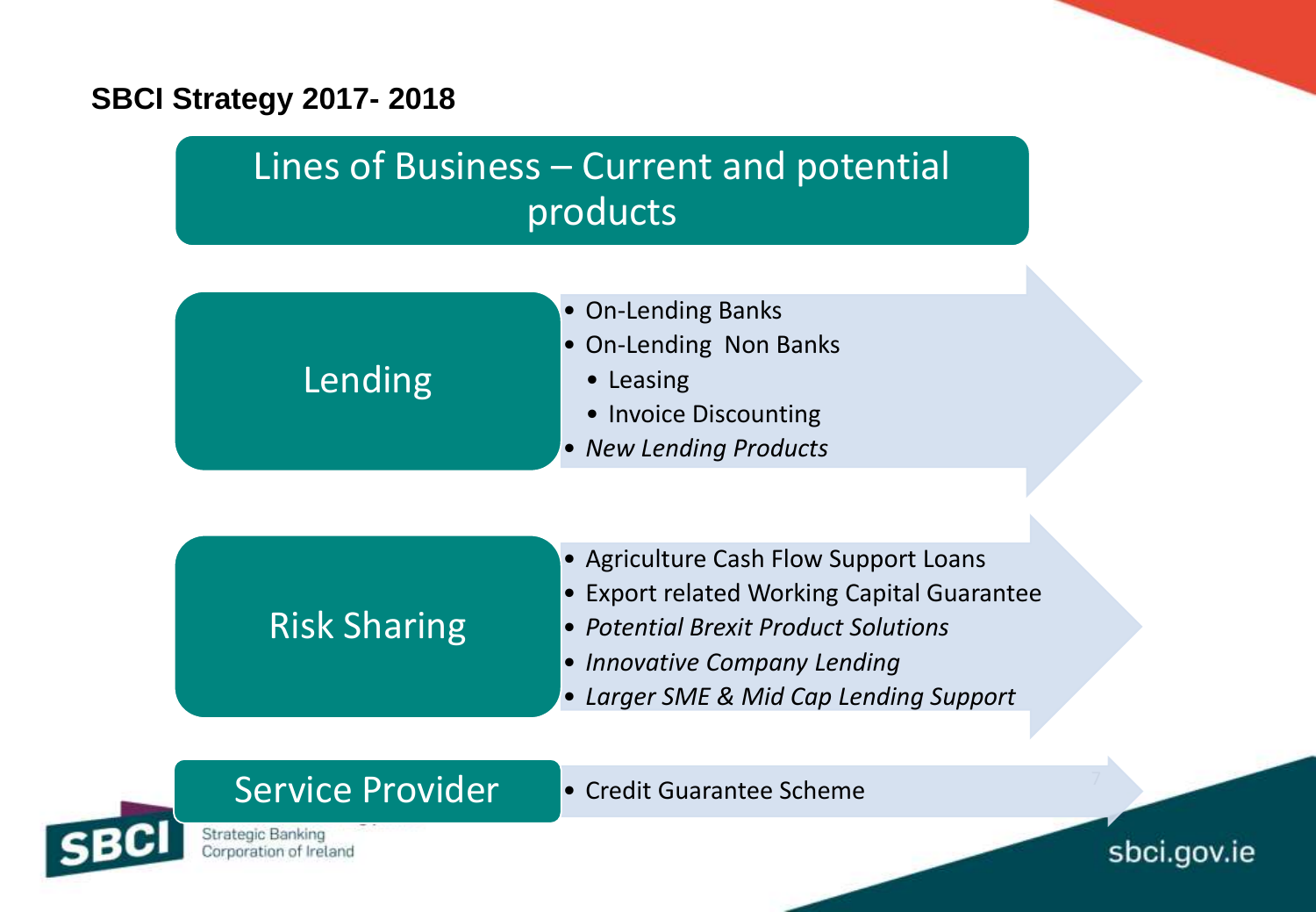# **Risk Sharing / Loan Guarantees**

- No history in Guarantees/ Mutual Guarantee Co.'s in Ireland
- Impact on Access to Finance
- Reduction in security required (Personal Guarantees)
- Better Flexibility of Lending
- Discounted lending through reduced credit margins driven by capital relief
- Conduit for better use of European Financial Instruments and more targeted impact
	- EIF COSME
	- EIF Innovfin
	- Investment Platform



Small businesses. Big plans. Strategic Banking Corporation of Ireland

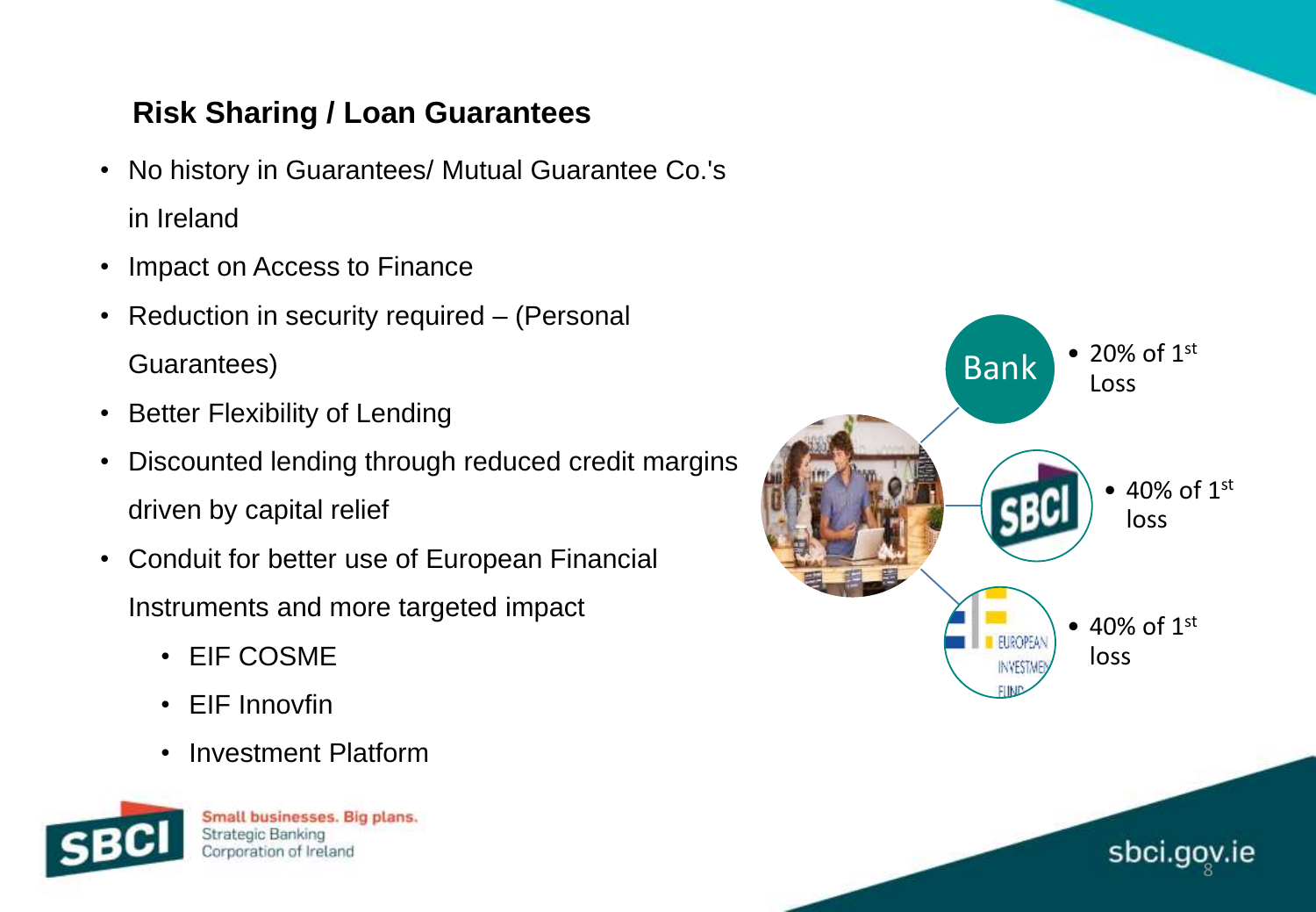### **Risk Sharing: Credit Guarantee Scheme 2012/2015 Example of SBCI as Conduit to the Market on behalf of DJEI**

- Government backed guarantee of up to 75%
- Covers loans from €10,000 to €1m
- 2% premium
- Addresses 3 barriers to lending
	- Inadequacy of collateral
	- Refinance of exiting bank debt/inadequacy of collateral
	- Growing business operating in sectors perceived as higher risk under current credit risk evaluation practices
- The 2016 Credit Guarantee Scheme Act has extended the Guarantee to 80%.

### **Risk Sharing: Agriculture Cashflow Support Loan Scheme Example of SBCI in role as Principal Risk Share Support**

- €150m Scheme
- Fixed Interest rate of 2.95% (Interest rate subsidy)
- For SMEs involved in primary agricultural sector (Exceptional aid for livestock sector broadened to provide loans to tillage farmers under de minimis criteria
- Unsecured loan amounts up to €150,000
- Loan duration of up to a maximum of 6 years
- Can be used for Working Capital or as an alternative to merchant credit
- Supported by COSME Counter-Guarantees, EU special aid, matching national funds and SBCI capital



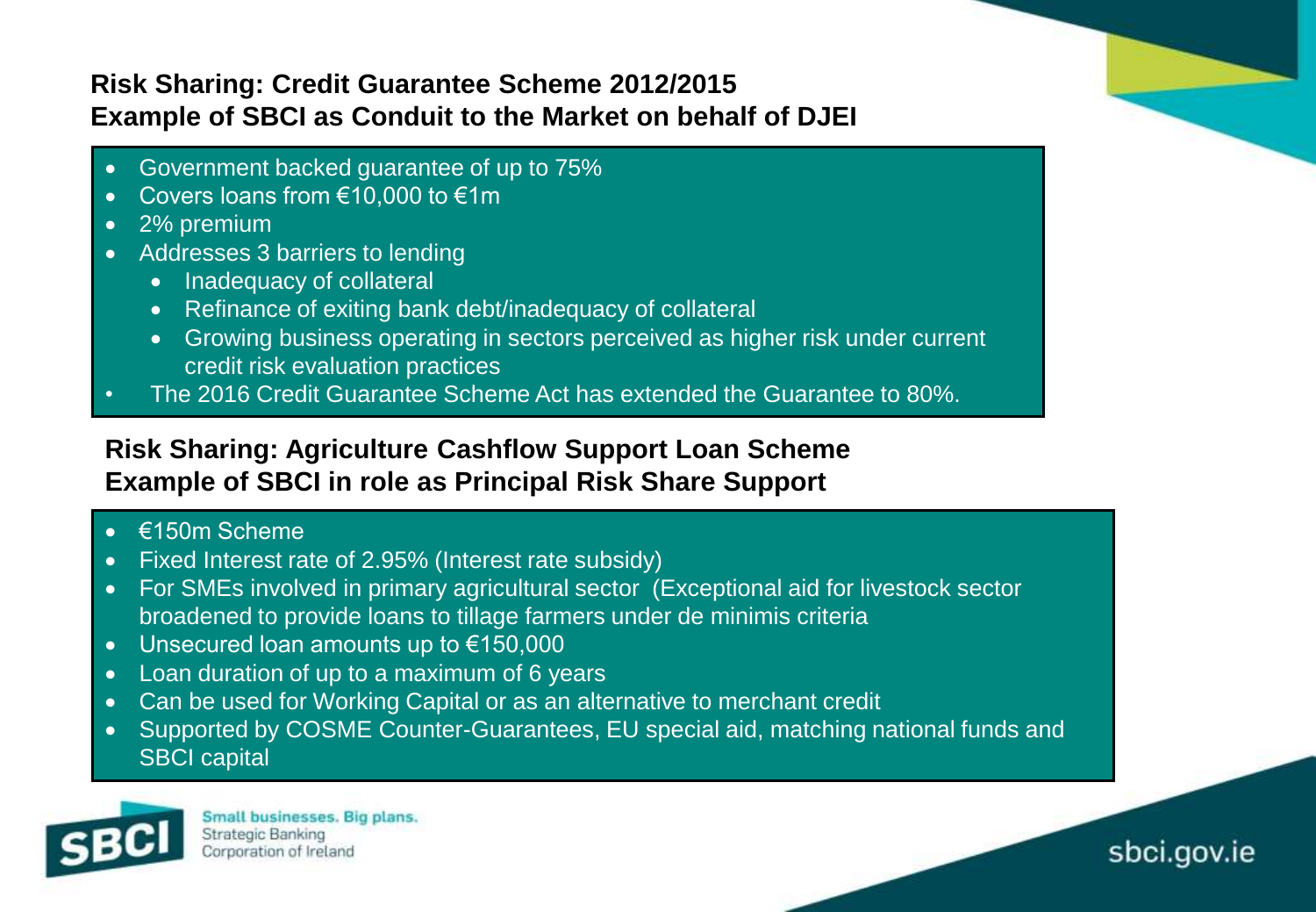# **Future Risk Sharing and Use of Central EU Financial Instruments**

### **Central Financial Instruments / EFSI:**

**COSME Counter-Guarantee** - an extension to the initial COSME facility is under consideration by EIF **InnovFin Counter-Guarantee** - an application has been submitted for its potential use as counterguarantee for credit market solutions being considered for delivery later in 2017

- Brexit impacted businesses both as short term working capital support and for longer term investment loan product
- Identified European market failures generational change, innovative scaling companies etc.,

#### **EIB & EFSI:**

**Exploring with EIB use of Investment Platforms for various forms of lending to support investment for both SME and Mid Caps**

### **European Investment Advisory Hub**

The SBCI signed an MOU with the EIAH in 2016 and is currently considering development of the State's SME Online website to meet advisory needs of Irish businesses facing the impact of Brexit and wider global trading market uncertainties

The EIB has recently opened an office in Dublin and is working closely with Government and state agencies such as the SBCI in delivery of financing solutions

10



Small businesses. Big plans. Strategic Banking Corporation of Ireland